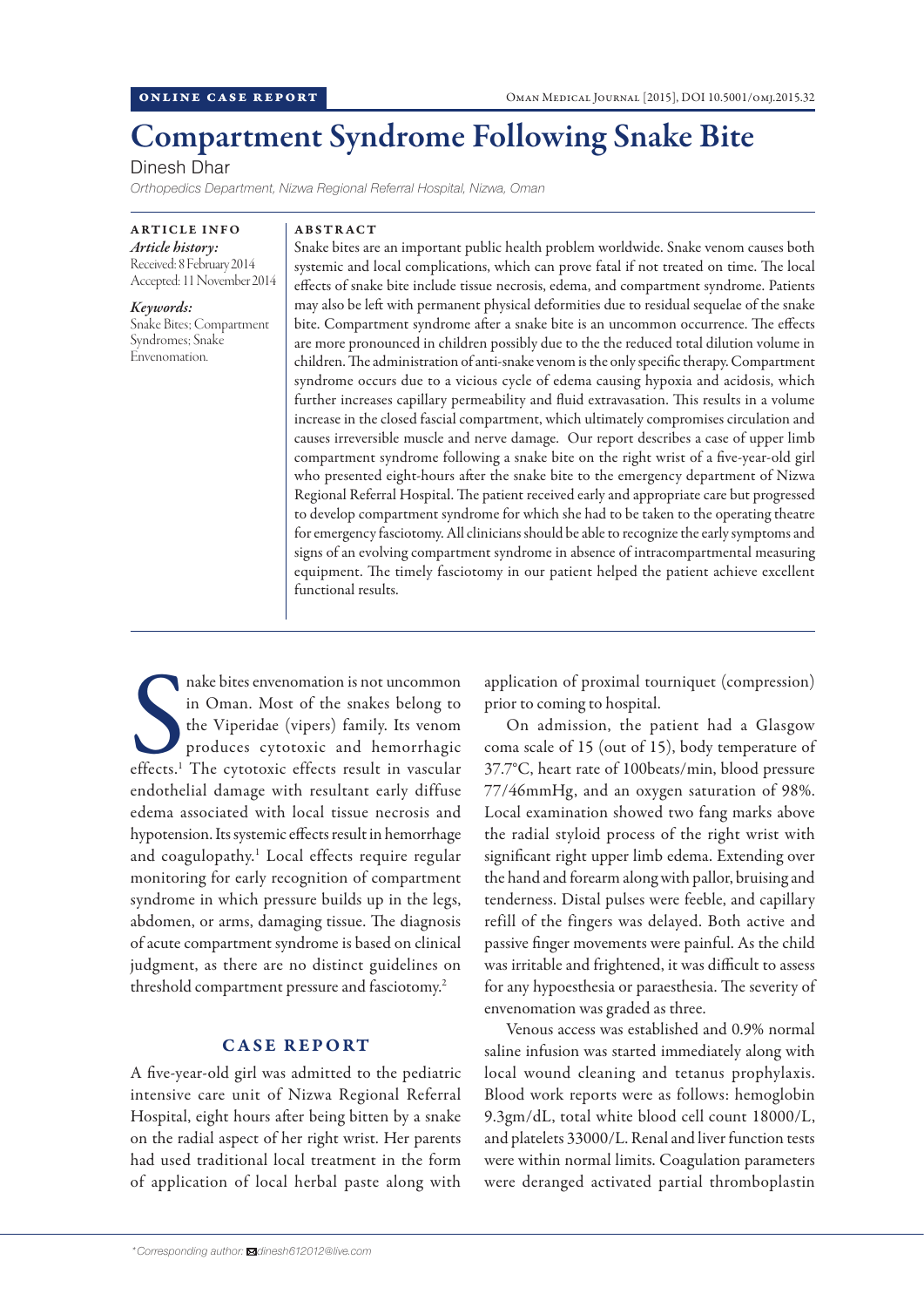time 180 seconds (normal=33s), international normalised ratio 10 (range=0.5–1.2), prothrombin time 180 seconds (range=10.2–11.9s). Her urine examination was normal and an electrocardiogram showed sinus tachycardia. She was administered 10 vials of anti-snake venom immediately on admission and her hypotension situation improved after initial fluid compensation. Over the next six hours swelling extended to the arm, axilla, and chest wall. Her radial pulse was feeble and her fingers started to get dusky and cold compared to the contralateral left upper limb. The frightened child was crying and it was difficult to assess whether there was significant stretch pain on passive finger extension. Due to nonavailability of equipment, no intracompartmental pressure measurement was done. Diagnosis of compartment syndrome with the indication of fasciotomy was based on clinical findings in the affected area of pallor, pulseless, pain, color change of the fingers, and increased swelling. The patient received a further five units of anti-snake venom along with blood and fresh frozen plasma.

Under general anesthesia fasciotomy was performed with incision on volar aspect of right forearm, carpal tunnel [Figure 1 and 2] and dorsum of hand [Figure 3]. The forearm muscles were swollen with scattered patches of duskiness, which were excised. After one week postoperative pain and swelling diminished, and she then underwent secondary closure of the wounds. The patient was followed-up for six months postoperatively and achieved full, functional recovery.



Figure 1: Fasciotomy of forearm and carpal tunnel decompression of the right wrist.



Figure 2: Post fasciotomy wound right forearm.



Figure 3: Fasciotomy of right dorsum hand.

## DISCUSSION

Snake bite envenomation produces local and systemic effects due to the presence of proteases, hyaluronidases, and peptides in the venom.<sup>2</sup> Fortyeight percent of bites occur on the feet and 52% on the hands,<sup>1</sup> death can occur between six and 60 hours after a bite.<sup>2</sup> Systemic effects appear within minutes include hypotension and victims may